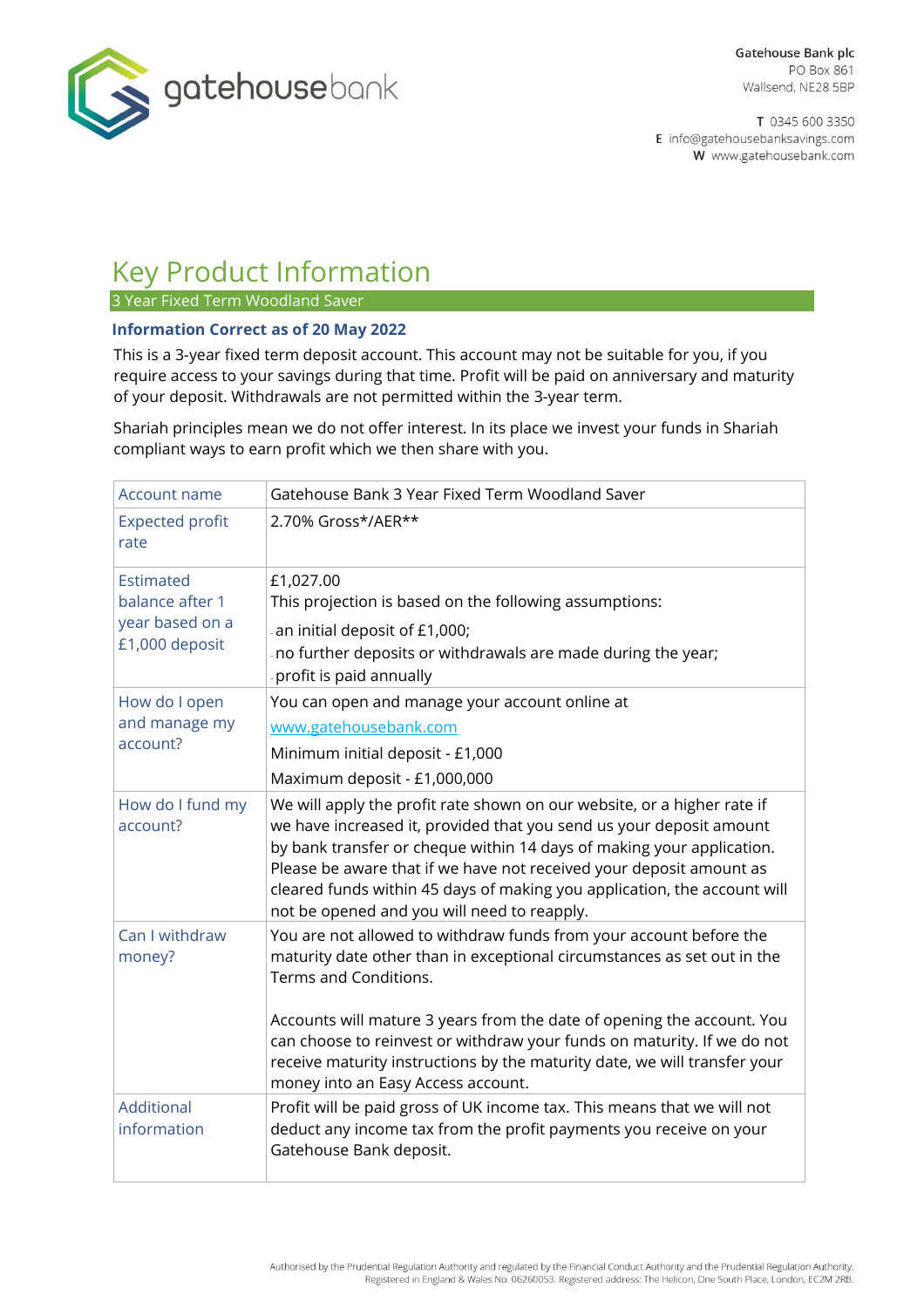



\*Gross is the rate of profit payable per annum before deduction of tax \*\*AER is the Annual Equivalent Rate and it shows you what the gross rate would be if profit was paid annually.

# **Expected Profit Rate Definition**

The profit we share with you is the 'expected profit rate' we offer at the time you open your account. We monitor your account on a daily basis to ensure the expected profit rate will be achieved. If we believe the expected profit rate will not be achieved, we will contact you giving you notice of the new expected profit rate. You will then have the option to continue your account with us at the new rate, or close your account immediately with your original deposit returned, along with profit earned. To date, Gatehouse Bank has always managed to pay its customers the expected profit rate.